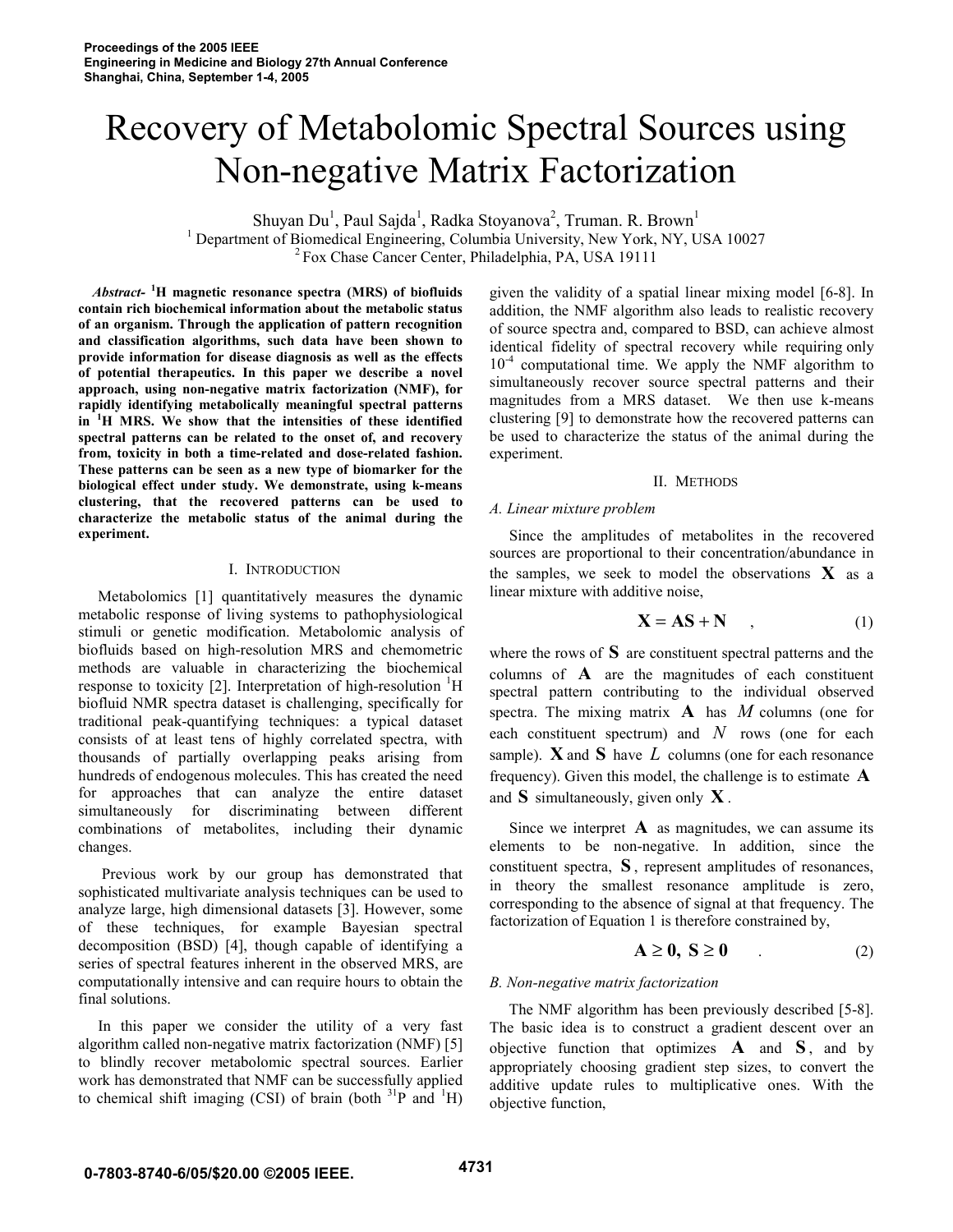$$
F = \min_{\mathbf{A}, \mathbf{S}} \|\mathbf{X} - \mathbf{A}\mathbf{S}\|^2 \quad , \tag{3}
$$

the update rules of NMF are constructed as,

$$
A_{i,m} \leftarrow A_{i,m} \frac{(\mathbf{X}\mathbf{S}^{\mathrm{T}})_{i,m}}{(\mathbf{A}\mathbf{S}\mathbf{S}^{\mathrm{T}})_{i,m}}
$$
  
\n
$$
S_{m,\lambda} \leftarrow S_{m,\lambda} \frac{(\mathbf{A}^{\mathrm{T}}\mathbf{X})_{m,\lambda}}{(\mathbf{A}^{\mathrm{T}}\mathbf{A}\mathbf{S})_{m,\lambda}}
$$
 (4)

Thus with observations and initializations both non-negative, recovery of **A** and **S** can be guaranteed non-negative. With **N** modeled as Gaussian noise (a reasonable assumption for metabolomic MRS data), it is equivalent to formulating the problem of recovering **A** and **S** as a maximum likelihood (ML) estimation [7].

 Important to consider is the dimensionality of the matrices, namely choosing  $M$ , the number of sources to recover, since the factorization in Equation 1 includes an explicit subspace reduction from a *N* dimensional space into a constrained *M* dimensional space. Such a compression or "bottleneck" has been shown useful in having the subspace capture statistical regularities in the data [10][11]. In this paper we use principal component analysis  $(PCA)$  [12][13] to estimate  $M$ .

## *C. Classification of animal status by k-means clustering*

 K-means clustering [9] is a simple clustering method that partitions the input data into exactly  $k$  clusters. The solution that k-means clustering reaches often depends on the initialization, potentially leading to local minima. However this can be overcome by taking the best solution from multiple random starts. In this paper, we apply k-means clustering to the magnitudes of the recovered patterns, using the correlations between points as the distance metric and 100 random starts to find a "globally" optimal solution. The cluster results are used to characterize the status of the animal(s) during the experiment—either characterizing as "normal" or "abnormal", as a function of time. The "silhouette value" [14] is used to determine whether  $k = 2$  is an appropriate estimate of the number of clusters. The silhouette value for each point is a measure of how similar that point is to points in its own cluster compared to points in other clusters. Its value ranges from +1, indicating points that are very distant from neighboring clusters, through 0, indicating points that are not distinctly in one cluster or another, to -1, indicating points that are likely assigned to the wrong cluster. It is defined as

$$
sil(i) = (\min_{k} b(i,k) - a(i)) / \max(a(i), \min_{k} b(i,k)) ,
$$
 (5)

where  $a(i)$  is the average distance from the  $i^{\#}$  point to the other points in its cluster, and  $b(i, k)$  is the average distance

from the  $i^{\mu}$  point to points in another cluster  $k$ .

# III. RESULTS

We apply NMF to  ${}^{1}H$  NMR spectra of urine from Han Wistar rats in a hydrazine experiment [15]. Samples were collected from control rats and those treated with three different doses of hydrazine (75, 90, 120 mg/kg) over a period of 150 hours. Preprocessing, including normalization of the data, has been described elsewhere [3].

# *A. NMF source spectra recovery*

 PCA analysis is applied to estimate the number of sources *M* . The scree plot of the first ten normalized principal components (PCs) from the spectral region between 2.20 and 3.63 ppm is shown in Figure 1(a). Figure 1(b) shows the first four PCs and Figure 1(c) their corresponding coefficients. From the PCA analysis we can see  $M = 4$  is a reasonable estimate of the number of underlying sources, with the first four PCs account for more than 95% of the variance in the dataset. Solutions for  $M = 4$  are presented in Figure 2. We use the following convergence rule,

$$
(\chi^{(k)} - \chi^{(k+1)}) / \chi^{(k)} < 10^{-8} \quad , \tag{6}
$$

where  $\chi = \|X - AS\|$ , and the NMF algorithm requires about 300 seconds (Intel Pentium4 1.2GHz) to obtain the recovered spectral sources. The magnitudes in each dose-group, as a function of time, are presented in Figure  $2(a)$ , with the identified spectral patterns in Figure 2(b). NMF was run 100 times (100 independent initializations) with Figure 2(b) showing the mean results (solid lines) together with  $\pm 2$ standard deviation (std) (dash lines). The small variance demonstrates the robustness and fidelity of the NMF in spectral pattern recovery.

 Clear is the association of the four spectral patterns with the hydrazine treatment. In control rats, the first (filled diamonds,  $\blacklozenge$  and second (filled upper-triangle,  $\blacktriangle$ ) spectral sources maintain almost a constant high level while the third (inverted-triangle,  $\nabla$ ) and fourth (open circle,  $\nabla$ ) are very low. Thus the first spectral source (Krebs cycle intermediates: citrate and succinate) and second spectral source (2 oxoglutarate) are related to the "normal" patterns, while the third and fourth (2-aminoadipic acid, taurine and creatine) to hydrazine. Indeed, in the treated animals, the "normal" patterns decrease in response to hydrazine and recover after 36 hours, while the other two exhibit reciprocal behaviors during the course of the experiment. The data from the 120mg/kg dose indicates no sign of recovery at 56h, at which point the animal was sacrificed [15].

## *B. K-means clustering of samples*

 We apply k-means clustering to the amplitudes in the matrix  $\bf{A}$  to classify the metabolic status ("normal" vs. "abnormal") of the rats as a function of time. The silhouette value is measured to check the estimate of the number of clusters. K-means clustering was run 100 times, each with a different random initialization, to avoid local minima. The final "globally" optimal results for clustering the samples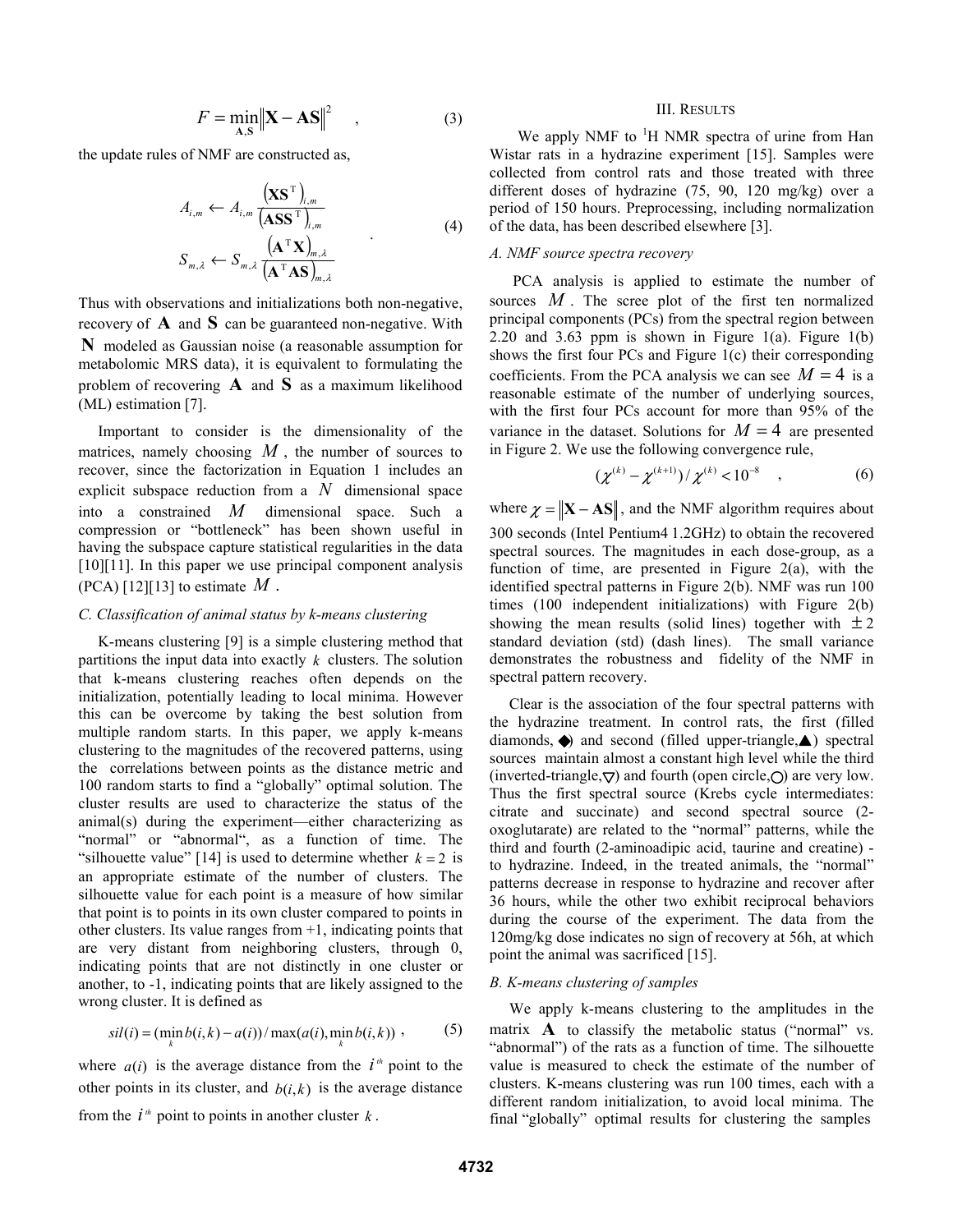

Figure 1. PCA analysis on the dataset. (a) A scree plot of the first ten normalized eigenvalues from the spectral region between 2.20 and 3.63 ppm. (b) The first four principal components (PCs). (c) Coefficients of the first four PCs with markers corresponding to those in (b).



Figure 2. NMF recovery results with  $M = 4$ . (a) Magnitude of the recovered spectral patterns obtained by NMF for  $M = 4$  in the rats as function of time. The filled diamonds ( $\blacklozenge$ ) and filled upper-triangles ( $\blacktriangle$ ) are associated with split normal patterns, and the inverted-triangles ( $\nabla$ ) and open circles (O) are associated with aberrant patterns. (b) Shown are the corresponding spectral patterns marked by the corresponding markers in (a), where the solid lines are the mean results and the dash lines are (mean  $\pm$ 2std). The spectra associated with the "normal" patterns are plot in blue while the ones associated with the "aberrant" patterns are in red.